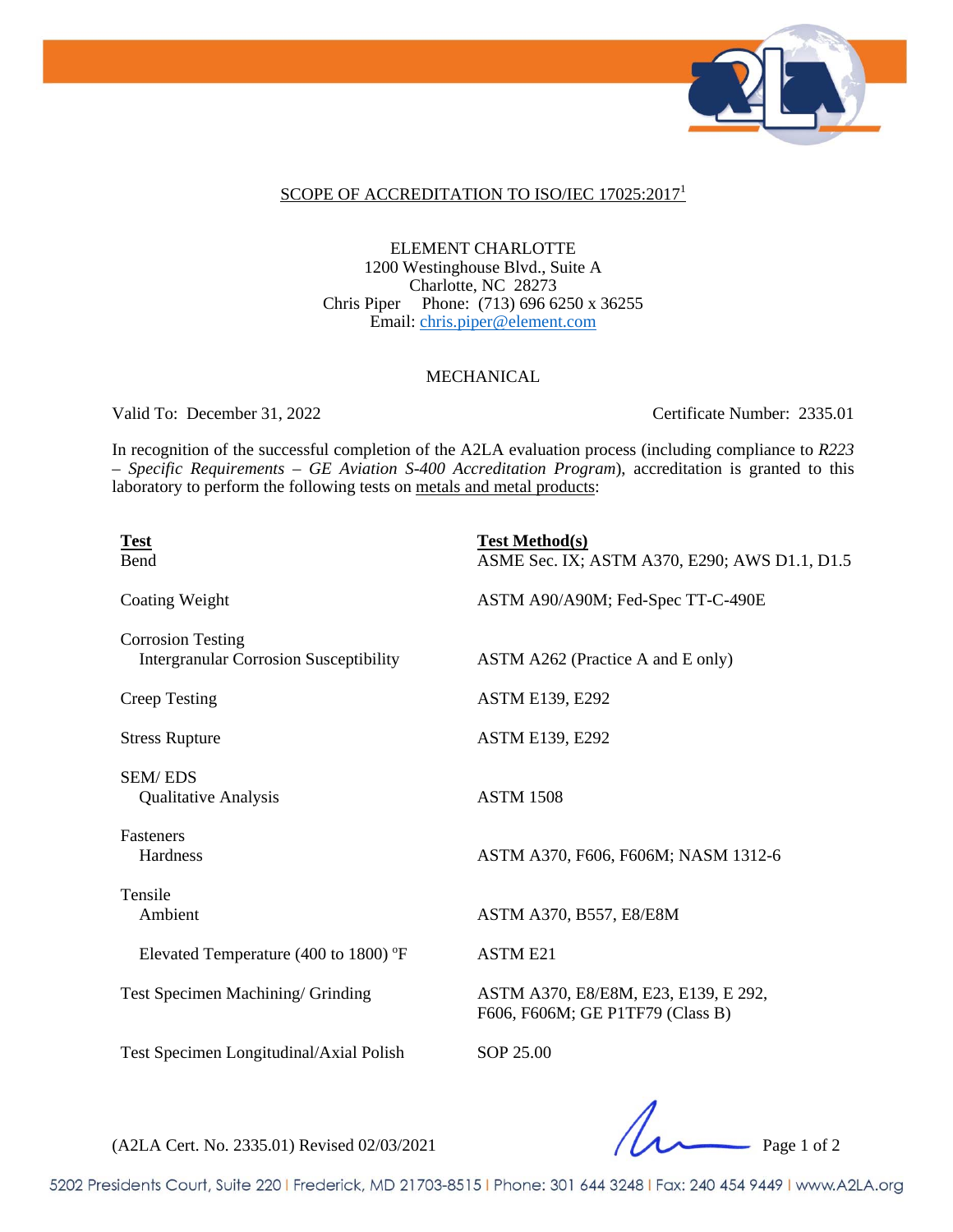| <b>Test</b>                                                                                                   | <b>Test Method(s)</b>                                                                                                        |
|---------------------------------------------------------------------------------------------------------------|------------------------------------------------------------------------------------------------------------------------------|
| Hardness/Microhardness<br>Rockwell (A, B, C, F, 15N, 30N, 45N, 15T,                                           | <b>ASTM E18</b>                                                                                                              |
| 30T)<br>Brinell (500, 3000)Kg<br>Vickers (100, 200, 300, 500, 1000) gf<br>Knoop (100, 200, 300, 500, 1000) gf | <b>ASTM E10</b><br><b>ASTM E92, E384</b><br><b>ASTM E92, E384</b>                                                            |
| Impact (Charpy / $(-320 \text{ to } 450)$ °F)                                                                 | <b>ASTM A370, E23</b>                                                                                                        |
| Metallography/Micrography on Ferrous and<br><b>Nonferrous Materials</b><br>Alpha Case                         | GE P3TF32, P3TF19; SOP 50.75                                                                                                 |
| Case Depth                                                                                                    | ASTM F2328; SAE J423                                                                                                         |
| Decarburization                                                                                               | ASTM E1077, F835, F912, F2328; SAE J419                                                                                      |
| Grain Size                                                                                                    | ASTM E112, E1181, E930; GE E50TF133                                                                                          |
| Macroscopic Examination                                                                                       | ASTM A561, A604, E340, E381                                                                                                  |
| Microstructure<br>Non-metallic Inclusion                                                                      | SOP 50-35; GE E50TF133; ASM Handbook Vol. 9<br>ASTM E45 (Methods A, B, and D)                                                |
| <b>Plating Thickness</b>                                                                                      | ASTM B487, B499, E376                                                                                                        |
| Sample Preparation                                                                                            | ASTM E3, E407                                                                                                                |
| <b>Specimen Heat Treatment</b>                                                                                | SOP 60.10                                                                                                                    |
| <b>Volume Fraction Determination</b>                                                                          | <b>ASTM E562, E1245</b>                                                                                                      |
| <b>Magnetic Permeability</b>                                                                                  | ASTM 342; SEV-ENG-96040.1; SOP 55.00                                                                                         |
| Welder/Weld Procedure Qualification                                                                           | AWS D1.1, D1.4 (Sections 6 and 7), D1.5 (Sections 1, 5, 6, 7<br>D1.6, D17.1; AMS-W-6858; ASME Section IX                     |
| <b>Failure Analysis</b>                                                                                       | Using the methods listed above on the mechanical scope of<br>accreditation, in accordance with the ASM Handbook<br>Volume 11 |
| <b>Density Testing</b>                                                                                        | ASTM B311                                                                                                                    |

<sup>1</sup>This laboratory also meetings the requirements of ISO/IEC 17025:2005.

 $(A2LA$  Cert. No. 2335.01) Revised 02/03/2021 Page 2 of 2